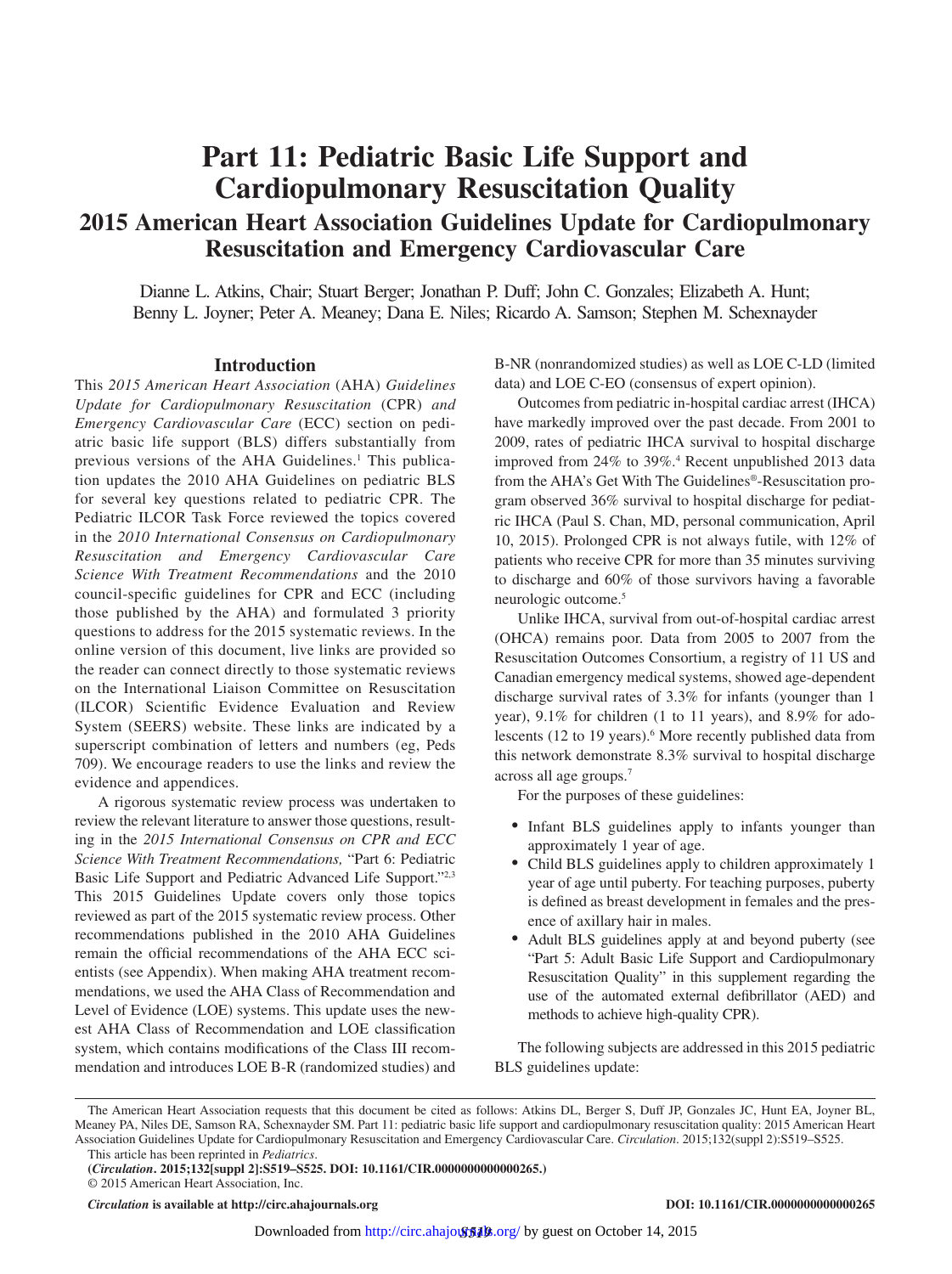- • Pediatric BLS Healthcare Provider Pediatric Cardiac Arrest Algorithms for a single rescuer and for 2 or more rescuers
- The sequence of compressions, airway, breathing (C-A-B) versus airway, breathing, compressions (A-B-C)
- Chest compression rate and depth
- Compression-only (Hands-Only) CPR

Pediatric Advanced Life Support topics reviewed by the ILCOR Pediatric Task Force are covered in "Part 12: Pediatric Advanced Life Support."

## **Algorithms**

Algorithms for 1- and 2-person healthcare provider CPR have been separated to better guide rescuers through the initial stages of resuscitation (Figures 1 and 2). In an era where cellular telephones with speakers are common, this technology can allow a single rescuer to activate the emergency response system while beginning CPR. These algorithms continue to emphasize the high priority for obtaining an AED quickly in a sudden, witnessed collapse, because such an event is likely to have a cardiac etiology.

## **Sequence of CPR**

## **C-A-B Versus A-B-[CPeds 709](https://volunteer.heart.org/apps/pico/Pages/PublicComment.aspx?q=709)**

Historically, the preferred sequence of CPR was A-B-C (Airway-Breathing-Compressions). The 2010 AHA Guidelines recommended a change to the C-A-B sequence (Compressions-Airway-Breathing) to decrease the time to initiation of chest compressions and reduce "no blood flow" time. The 2015 ILCOR systematic review addressed evidence to support this change.<sup>2,3</sup>

Pediatric cardiac arrest has inherent differences when compared with adult cardiac arrest. In infants and children, asphyxial cardiac arrest is more common than cardiac arrest from a primary cardiac event; therefore, ventilation may have greater importance during resuscitation of children. Data from animal studies<sup>8,9</sup> and 2 pediatric stud $ies<sup>10,11</sup>$  suggest that resuscitation outcomes for asphyxial arrest are better with a combination of ventilation and chest compressions.

Manikin studies demonstrated that starting CPR with 30 chest compressions followed by 2 breaths delays the first ventilation by 18 seconds for a single rescuer and less (by about 9 seconds or less) for 2 rescuers. A universal CPR algorithm for victims of all ages minimizes the complexity of CPR and offers consistency in teaching CPR to rescuers who treat infants, children, or adults. Whether resuscitation beginning with ventilations (A-B-C) or with chest compressions (C-A-B) impacts survival is unknown. To increase bystander CPR rates as well as knowledge and skill retention, the use of the same sequence for infants and children as for adults has potential benefit.

#### *2015 Evidence Summary*

No human studies with clinical outcomes were identified that compared C-A-B and A-B-C approaches for initial management of cardiac arrest. The impact of time to first chest compression for C-A-B versus A-B-C sequence has been

evaluated. Adult<sup>12,13</sup> and pediatric<sup>14</sup> manikin studies showed a significantly reduced time to first chest compression with the use of a C-A-B approach compared with an A-B-C approach. Data from 2 of these 3 studies demonstrated that time to first ventilation is delayed by only approximately 6 seconds when using a C-A-B sequence compared with an A-B-C sequence.<sup>12,14</sup>

#### *2015 Recommendation—New*

Because of the limited amount and quality of the data, it may be reasonable to maintain the sequence from the 2010 Guidelines by initiating CPR with C-A-B over A-B-C sequence (Class IIb, LOE C-EO). Knowledge gaps exist, and specific research is required to examine the best approach to initiating CPR in children.

### **Components of High-Quality CPR**

The 5 components of high-quality CPR are

- Ensuring chest compressions of adequate rate
- Ensuring chest compressions of adequate depth
- Allowing full chest recoil between compressions
- Minimizing interruptions in chest compressions
- Avoiding excessive ventilation

The ILCOR Pediatric Task Force systematic review addressed the optimal depth of chest compressions in infants and children. Because there was insufficient evidence for a systemic review of chest compression rate in children, the ILCOR Pediatric Task Force and this writing group reviewed and accepted the recommendations of the ILCOR BLS Task Force regarding chest compression rate so that the recommended compression rate would be consistent for victims of all age groups.

## **Chest Compression Rate[BLS 343](https://volunteer.heart.org/apps/pico/Pages/PublicComment.aspx?q=343) and Depth[Peds 394](https://volunteer.heart.org/apps/pico/Pages/PublicComment.aspx?q=394)**

#### *2015 Evidence Summary*

Insufficient data were available for a systematic review of chest compression rate in children. As noted above, the writing group reviewed the evidence and recommendations made for adult BLS and agreed to recommend the same compression rate during resuscitation of children. For the review of chest compression rate in adults, see "Part 5: Adult Basic Life Support and Cardiopulmonary Resuscitation Quality."

Limited pediatric evidence suggests that chest compression depth is a target for improving resuscitation. One observational study demonstrated that chest compression depth is often inadequate during pediatric cardiac arrest.15 Adult data have demonstrated the importance of adequate chest compression depth to the outcome of resuscitation,<sup>16</sup> but such data in children are very limited. A case series of 6 infants with heart disease examined blood pressure during CPR in relation to chest compression depth and observed a higher systolic blood pressure during CPR in association with efforts to increase chest compression depth.17 Another report of 87 pediatric resuscitation events, most involving children older than 8 years, found that compression depth greater than 51 mm for more than 60% of the compressions during 30-second epochs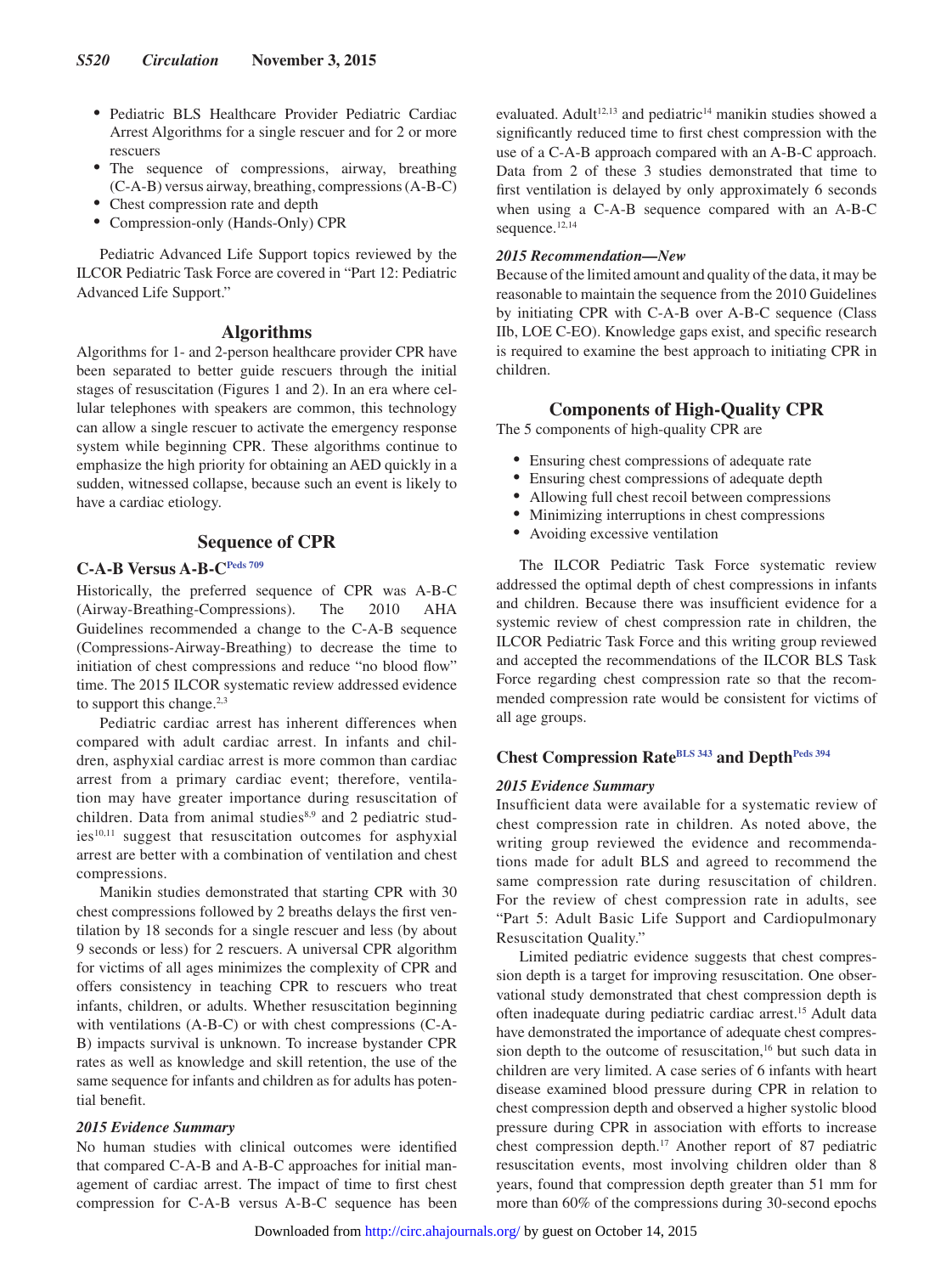

BLS Healthcare Provider Pediatric Cardiac Arrest Algorithm for the Single Rescuer—2015 Update

**Figure 1.** BLS Healthcare Provider Pediatric Cardiac Arrest Algorithm for the Single Rescuer—2015 Update.

within the first 5 minutes was associated with improved 24-hour survival.<sup>18</sup>

### *2015 Recommendations—New*

For simplicity in CPR training, in the absence of sufficient pediatric evidence, it is reasonable to use the adult BLSrecommended chest compression rate of 100/min to 120/min for infants and children (Class IIa, LOE C-EO). Although the effectiveness of CPR feedback devices was not reviewed by this writing group, the consensus of the group is that the use of feedback devices likely helps the rescuer optimize adequate chest compression rate and depth, and we suggest their use when available (Class IIb, LOE C-EO; see also "Part 14: Education").

It is reasonable that for pediatric patients (birth to the onset of puberty) rescuers provide chest compressions that depress the chest at least one third the anterior-posterior diameter of the chest. This equates to approximately 1.5 inches (4 cm) in infants to 2 inches (5 cm) in children (Class IIa, LOE C-LD). Once children have reached puberty, the recommended adult compression depth of at least 5 cm, but no more than 6 cm, is used for the adolescent of average adult size (Class I, LOE C-LD).16

## **Compression-Only CPR[Peds 414](https://volunteer.heart.org/apps/pico/Pages/PublicComment.aspx?q=414)**

The 2015 ILCOR pediatric systematic review addressed the use of compression-only CPR for cardiac arrest in infants and children. Compression-only CPR is an alternative for lay rescuer CPR in adults.

#### *2015 Evidence Summary*

In a large observational study examining data from a Japanese national registry of pediatric OHCA, the use of compressiononly CPR, when compared with conventional CPR, was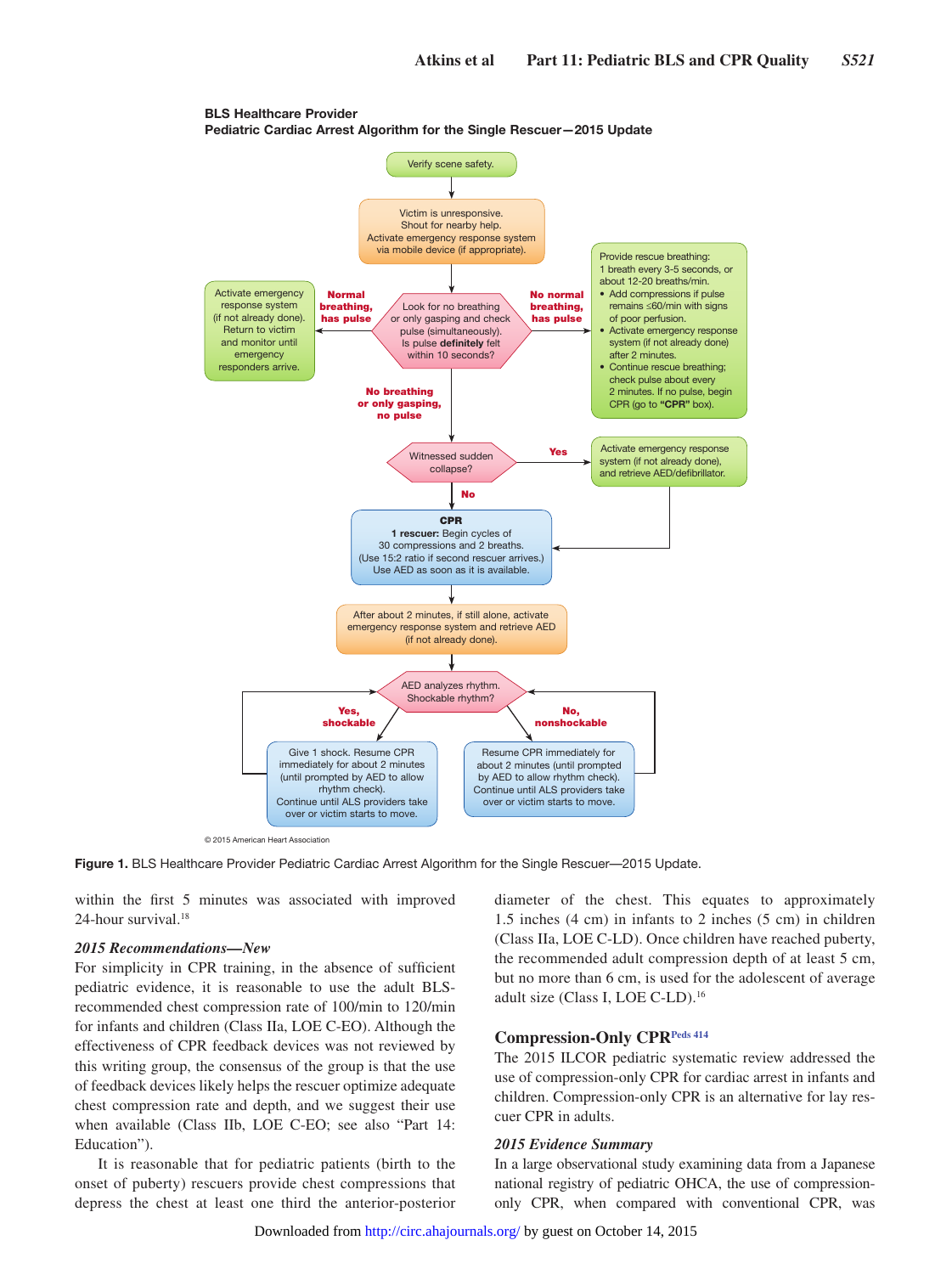



© 2015 American Heart Association

**Figure 2.** BLS Healthcare Provider Pediatric Cardiac Arrest Algorithm for 2 or More Rescuers—2015 Update.

associated with worse 30-day intact neurologic survival.<sup>10</sup> When analyzed by arrest etiology, although the numbers are small, in patients with presumed nonasphyxial arrest (ie, a presumed arrest of cardiac etiology), compression-only CPR was as effective as conventional CPR. However, in patients with presumed asphyxial cardiac arrest, outcomes after compression-only CPR were no better than those for patients receiving no bystander CPR.

A second large observational study using a more recent data set from the same Japanese registry examined the effect of dispatcher-assisted CPR in pediatric OHCA. In this study, the use of compression-only CPR was associated with worse 30-day intact neurologic survival compared

with patients who received conventional CPR.<sup>11</sup> Although not stratified for etiology of arrest, outcomes after compression-only CPR were no better than for patients who received no bystander CPR.

#### *2015 Recommendations—New*

Conventional CPR (chest compressions and rescue breaths) should be provided for pediatric cardiac arrests (Class I, LOE B-NR). The asphyxial nature of the majority of pediatric cardiac arrests necessitates ventilation as part of effective CPR. However, because compression-only CPR is effective in patients with a primary cardiac event, if rescuers are unwilling or unable to deliver breaths, we recommend rescuers perform compression-only CPR for infants and children in cardiac arrest (Class I, LOE B-NR).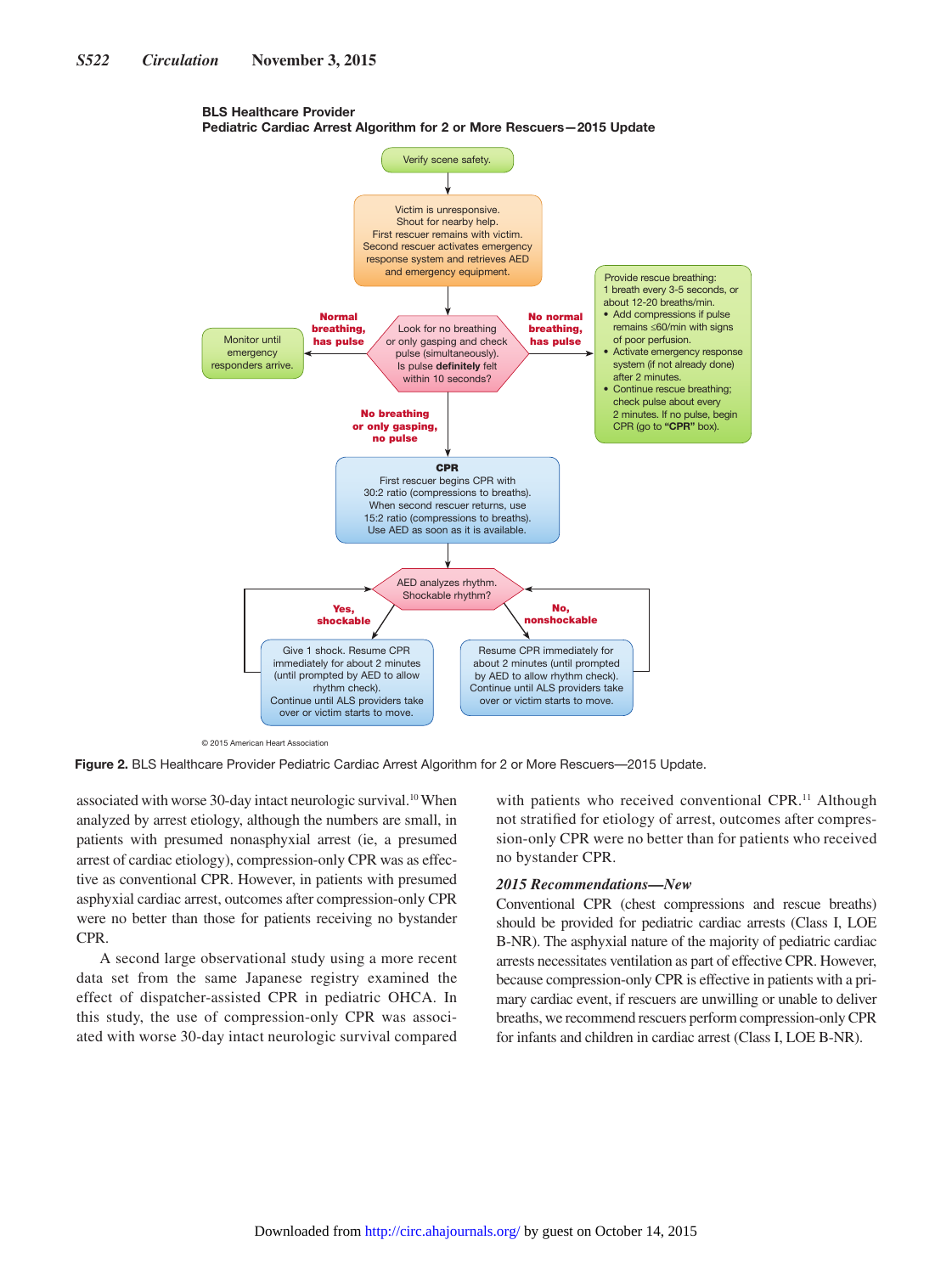## **Disclosures**

## **Part 11: Pediatric Basic Life Support and Cardiopulmonary Resuscitation Quality: 2015 Guidelines Update Writing Group Disclosures**

|                                |                                                                        |                       |                                                      | Speakers'            |                                                                                                                                                                                                                                        |                                                                                                                                          |                                      |              |
|--------------------------------|------------------------------------------------------------------------|-----------------------|------------------------------------------------------|----------------------|----------------------------------------------------------------------------------------------------------------------------------------------------------------------------------------------------------------------------------------|------------------------------------------------------------------------------------------------------------------------------------------|--------------------------------------|--------------|
| <b>Writing Group</b><br>Member | Employment                                                             | <b>Research Grant</b> | <b>Other Research</b><br>Support                     | Bureau/<br>Honoraria | <b>Expert Witness</b>                                                                                                                                                                                                                  | Ownership<br>Interest                                                                                                                    | Consultant/<br><b>Advisory Board</b> | <b>Other</b> |
| Dianne L. Atkins               | University of lowa                                                     | None                  | None                                                 | None                 | None                                                                                                                                                                                                                                   | None                                                                                                                                     | None                                 | None         |
| <b>Stuart Berger</b>           | University of<br>California                                            | None                  | None                                                 | None                 | <b>Entity: Defense</b><br>and plaintiff<br>expert testimony<br>but none that<br>have involved<br>the subject of the<br><b>AHA Scientific</b><br>Statement<br>in question.<br>Relationship:<br>Myself.<br>Compensation:<br>Compensated* | None                                                                                                                                     | None                                 | None         |
| Jonathan P. Duff               | University of<br>Alberta and<br><b>Stollery Children's</b><br>Hospital | None                  | None                                                 | None                 | None                                                                                                                                                                                                                                   | None                                                                                                                                     | None                                 | None         |
| John C. Gonzales               | <b>Williamson County</b><br><b>EMS</b>                                 | None                  | None                                                 | None                 | None                                                                                                                                                                                                                                   | None                                                                                                                                     | None                                 | None         |
| Elizabeth A. Hunt              | Johns Hopkins<br><b>University School</b><br>of Medicine               | None                  | Laerdal<br>Foundation<br>for Acute Care<br>Medicine* | None                 | None                                                                                                                                                                                                                                   | I have filed<br>several patents<br>on inventions<br>related to<br>simulators to be<br>used in teaching<br>and studying<br>resuscitation* | None                                 | None         |
| Benny L. Joyner                | University of North<br>Carolina                                        | None                  | None                                                 | None                 | None                                                                                                                                                                                                                                   | None                                                                                                                                     | None                                 | None         |
| Peter A. Meaney                | The Children's<br>Hospital of<br>Philadelphia                          | None                  | None                                                 | None                 | None                                                                                                                                                                                                                                   | None                                                                                                                                     | None                                 | None         |
| Dana E. Niles                  | The Children's<br>Hospital of<br>Philadelphia                          | None                  | None                                                 | None                 | None                                                                                                                                                                                                                                   | None                                                                                                                                     | None                                 | None         |
| <b>Consultants</b>             |                                                                        |                       |                                                      |                      |                                                                                                                                                                                                                                        |                                                                                                                                          |                                      |              |
| Ricardo A.<br>Samson           | University of<br>Arizona                                               | None                  | None                                                 | None                 | None                                                                                                                                                                                                                                   | None                                                                                                                                     | American Heart<br>Association†       | None         |
| Stephen M.<br>Schexnayder      | University of<br>Arkansas;<br>Arkansas<br>Children's<br>Hospital       | None                  | None                                                 | None                 | None                                                                                                                                                                                                                                   | None                                                                                                                                     | American Heart<br>Association+       | None         |

This table represents the relationships of writing group members that may be perceived as actual or reasonably perceived conflicts of interest as reported on the Disclosure Questionnaire, which all members of the writing group are required to complete and submit. A relationship is considered to be "significant" if (a) the person receives \$10 000 or more during any 12-month period, or 5% or more of the person's gross income; or (b) the person owns 5% or more of the voting stock or share of the entity, or owns \$10 000 or more of the fair market value of the entity. A relationship is considered to be "modest" if it is less than "significant" under the preceding definition.

\*Modest.

†Significant.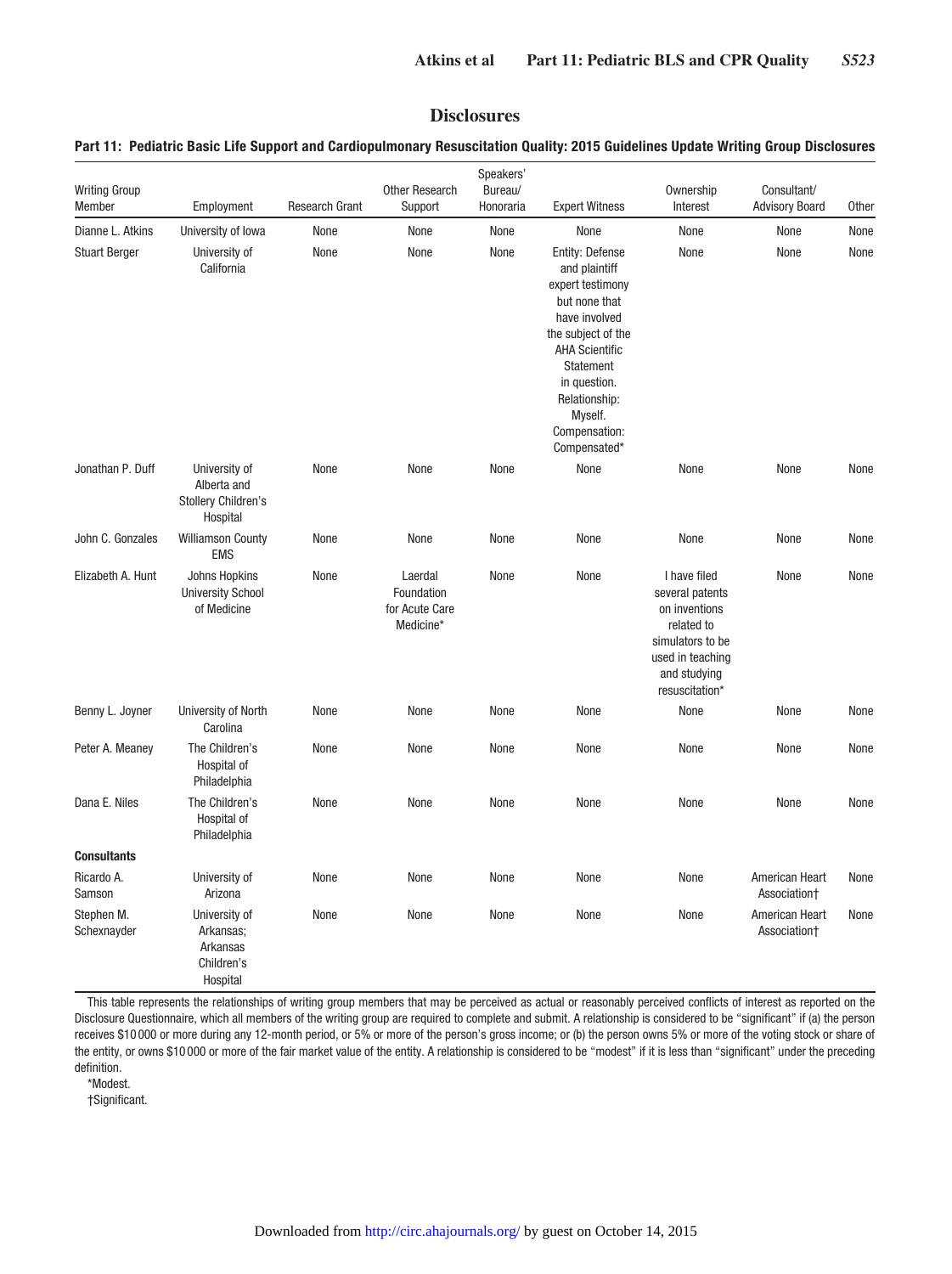## **Appendix**

## **2015 Guidelines Update: Part 11 Recommendations**

| Year Last<br>Reviewed | Topic                                                                                            | Recommendation                                                                                                                                                                                                                                                                                                                                                                                                                                                                                                                                                                                                                                             | Comments             |
|-----------------------|--------------------------------------------------------------------------------------------------|------------------------------------------------------------------------------------------------------------------------------------------------------------------------------------------------------------------------------------------------------------------------------------------------------------------------------------------------------------------------------------------------------------------------------------------------------------------------------------------------------------------------------------------------------------------------------------------------------------------------------------------------------------|----------------------|
| 2015                  | Sequence of CPR                                                                                  | Because of the limited amount and quality of the data, it may be reasonable to maintain the<br>sequence from the 2010 Guidelines by initiating CPR with C-A-B over A-B-C (Class IIb,<br>LOE C-EO).                                                                                                                                                                                                                                                                                                                                                                                                                                                         | updated for 2015     |
| 2015                  | Components of High-<br><b>Quality CPR: Chest</b><br><b>Compression Rate and</b><br>Depth         | To maximize simplicity in CPR training, in the absence of sufficient pediatric evidence, it is<br>reasonable to use the adult chest compression rate of 100/min to 120/min for infants and children<br>(Class IIa, LOE C-EO).                                                                                                                                                                                                                                                                                                                                                                                                                              | updated for 2015     |
| 2015                  | Components of High-<br><b>Quality CPR: Chest</b><br><b>Compression Rate and</b><br>Depth         | Although the effectiveness of CPR feedback devices was not reviewed by this writing group, the<br>consensus of the group is that the use of feedback devices likely helps the rescuer optimize adequate<br>chest compression rate and depth, and we suggest their use when available (Class IIb, LOE C-EO).                                                                                                                                                                                                                                                                                                                                                | updated for 2015     |
| 2015                  | Components of High-<br><b>Quality CPR: Chest</b><br><b>Compression Rate and</b><br>Depth         | It is reasonable that in pediatric patients (1 month to the onset of puberty) rescuers provide<br>chest compressions that depress the chest at least one third the anterior-posterior diameter<br>of the chest. This equates to approximately 1.5 inches (4 cm) in infants to 2 inches (5 cm) in<br>children (Class IIa, LOE C-LD).                                                                                                                                                                                                                                                                                                                        | updated for 2015     |
| 2015                  | Components of High-<br>Quality CPR: Compression-<br>Only CPR                                     | Conventional CPR (rescue breathing and chest compressions) should be provided for pediatric<br>cardiac arrests (Class I, LOE B-NR).                                                                                                                                                                                                                                                                                                                                                                                                                                                                                                                        | updated for 2015     |
| 2015                  | Components of High-<br>Quality CPR: Compression-<br>Only CPR                                     | The asphyxial nature of the majority of pediatric cardiac arrests necessitates ventilation as part<br>of effective CPR. However, because compression-only CPR is effective in patients with a primary<br>cardiac event, if rescuers are unwilling or unable to deliver breaths, we recommend rescuers<br>perform compression-only CPR for infants and children in cardiac arrest (Class I, LOE B-NR).                                                                                                                                                                                                                                                      | updated for 2015     |
| Life Support."        |                                                                                                  | The following recommendations were not reviewed in 2015. For more information, see the 2010 AHA Guidelines for CPR and ECC, "Part 13: Pediatric Basic                                                                                                                                                                                                                                                                                                                                                                                                                                                                                                      |                      |
| 2010                  | <b>Check for Breathing</b>                                                                       | Formal training as well as "just in time" training, such as that provided by an emergency<br>response system dispatcher, should emphasize how to recognize the difference between<br>gasping and normal breathing; rescuers should be instructed to provide CPR even when the<br>unresponsive victim has occasional gasps (Class IIa, LOE C).                                                                                                                                                                                                                                                                                                              | not reviewed in 2015 |
| 2010                  | <b>Start Chest Compressions</b>                                                                  | For an infant, lone rescuers (whether lay rescuers or healthcare providers) should compress the<br>sternum with 2 fingers placed just below the intermammary line (Class IIb, LOE C).                                                                                                                                                                                                                                                                                                                                                                                                                                                                      | not reviewed in 2015 |
| 2010                  | <b>Start Chest Compressions</b>                                                                  | There are no data to determine if the 1- or 2-hand method produces better compressions and<br>better outcome (Class IIb, LOE C). Because children and rescuers come in all sizes, rescuers<br>may use either 1 or 2 hands to compress the child's chest.                                                                                                                                                                                                                                                                                                                                                                                                   | not reviewed in 2015 |
| 2010                  | <b>Start Chest Compressions</b>                                                                  | After each compression, allow the chest to recoil completely (Class IIb, LOE B) because complete<br>chest reexpansion improves the flow of blood returning to the heart and thereby blood flow to the<br>body during CPR.                                                                                                                                                                                                                                                                                                                                                                                                                                  | not reviewed in 2015 |
| 2010                  | Open the Airway and Give<br>Ventilations                                                         | Open the airway using a head tilt–chin lift maneuver for both injured and noninjured victims<br>(Class I, LOE B).                                                                                                                                                                                                                                                                                                                                                                                                                                                                                                                                          | not reviewed in 2015 |
| 2010                  | Open the Airway and Give<br>Ventilations                                                         | In an infant, if you have difficulty making an effective seal over the mouth and nose, try either<br>mouth-to-mouth or mouth-to-nose ventilation (Class IIb, LOE C).                                                                                                                                                                                                                                                                                                                                                                                                                                                                                       | not reviewed in 2015 |
| 2010                  | Open the Airway and Give<br>Ventilations                                                         | In either case make sure the chest rises when you give a breath. If you are the only rescuer,<br>provide 2 effective ventilations using as short a pause in chest compressions as possible after<br>each set of 30 compressions (Class IIa, LOE C).                                                                                                                                                                                                                                                                                                                                                                                                        | not reviewed in 2015 |
| 2010                  | <b>BLS</b> Sequence for<br><b>Healthcare Providers</b><br>and Others Trained in<br>2-Rescuer CPR | It is reasonable for healthcare providers to tailor the sequence of rescue actions to the most<br>likely cause of arrest. For example, if the arrest is witnessed and sudden (eq, sudden collapse<br>in an adolescent or a child identified at high risk for arrhythmia or during an athletic event), the<br>healthcare provider may assume that the victim has suffered a sudden VF-cardiac arrest and as<br>soon as the rescuer verifies that the child is unresponsive and not breathing (or only gasping) the<br>rescuer should immediately phone the emergency response system, get the AED and then begin<br>CPR and use the AED. (Class IIa LOE C). | not reviewed in 2015 |
| 2010                  | <b>Pulse Check</b>                                                                               | If, within 10 seconds, you don't feel a pulse or are not sure if you feel a pulse, begin chest<br>compressions (Class IIa, LOE C).                                                                                                                                                                                                                                                                                                                                                                                                                                                                                                                         | not reviewed in 2015 |
| 2010                  | Inadequate Breathing With<br>Pulse                                                               | Reassess the pulse about every 2 minutes (Class IIa, LOE B) but spend no more than 10 seconds<br>doing so.                                                                                                                                                                                                                                                                                                                                                                                                                                                                                                                                                 | not reviewed in 2015 |
| 2010                  | Ventilations                                                                                     | For healthcare providers and others trained in 2-person CPR, if there is evidence of trauma that<br>suggests spinal injury, use a jaw thrust without head tilt to open the airway (Class IIb LOE C).                                                                                                                                                                                                                                                                                                                                                                                                                                                       | not reviewed in 2015 |
|                       |                                                                                                  |                                                                                                                                                                                                                                                                                                                                                                                                                                                                                                                                                                                                                                                            | (Continued)          |

Downloaded from<http://circ.ahajournals.org/>by guest on October 14, 2015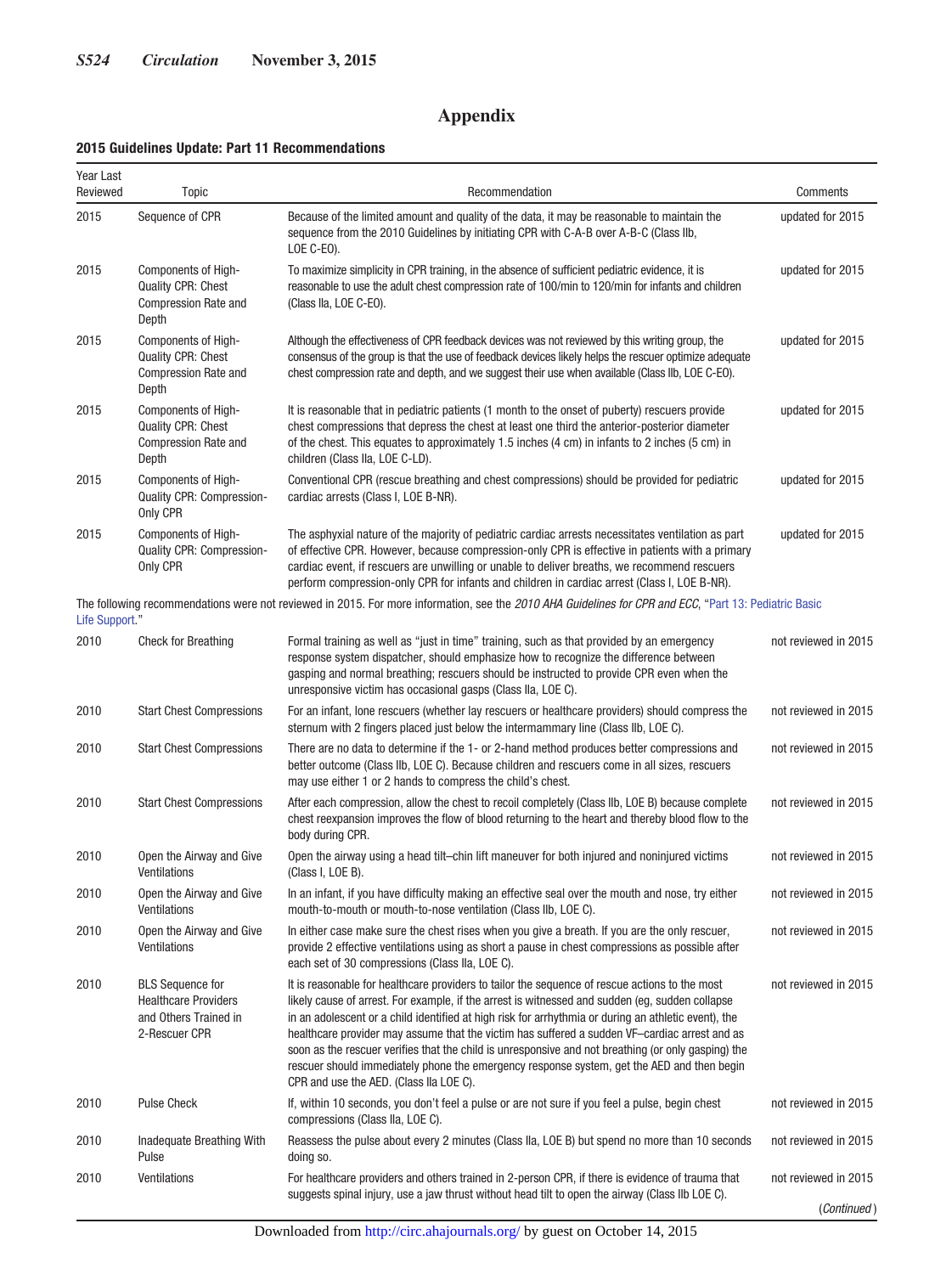| Year Last<br>Reviewed | Topic                                                       | Recommendation                                                                                                                                                                  | Comments             |
|-----------------------|-------------------------------------------------------------|---------------------------------------------------------------------------------------------------------------------------------------------------------------------------------|----------------------|
| 2010                  | <b>Coordinate Chest</b><br>Compressions and<br>Ventilations | Deliver ventilations with minimal interruptions in chest compressions (Class IIa, LOE C).                                                                                       | not reviewed in 2015 |
| 2010                  | Defibrillation                                              | For infants a manual defibrillator is preferred when a shockable rhythm is identified by a trained<br>healthcare provider (Class IIb, LOE C).                                   | not reviewed in 2015 |
| 2010                  | Defibrillation                                              | An AED with a pediatric attenuator is also preferred for children <8 years of age. If neither is<br>available, an AED without a dose attenuator may be used (Class IIb, LOE C). | not reviewed in 2015 |
| 2010                  | <b>Bag-Mask Ventilation</b><br>(Healthcare Providers)       | Avoid excessive ventilation (Class III, LOE C); use only the force and tidal volume necessary to<br>just make the chest rise.                                                   | not reviewed in 2015 |

#### **2015 Guidelines Update: Part 11 Recommendations,** *Continued*

### **References**

- 1. Berg MD, Schexnayder SM, Chameides L, Terry M, Donoghue A, Hickey RW, Berg RA, Sutton RM, Hazinski MF. Part 13: pediatric basic life support: 2010 American Heart Association Guidelines for Cardiopulmonary Resuscitation and Emergency Cardiovascular Care. *Circulation*. 2010;122(suppl 3):S862–S875. doi: 10.1161/ CIRCULATIONAHA.110.971085.
- 2. de Caen AR, Maconochie IK, Aickin R, Atkins DL, Biarent D, Guerguerian AM, Kleinman ME, Kloeck DA, Meaney PA, Nadkarni VM, Ng KC, Nuthall G, Reis AG, Shimizu N, Tibballs J, Veliz Pintos R; on behalf of the Pediatric Basic Life Support and Pediatric Advanced Life Support Chapter Collaborators. Part 6: pediatric basic life support and pediatric advanced life support: 2015 International Consensus on Cardiopulmonary Resuscitation and Emergency Cardiovascular Care Science With Treatment Recommendations. *Circulation*. 2015;132 (suppl 1):S177–S203. doi: 10.1161/CIR.0000000000000275.
- 3. Maconochie IK, de Caen AR, Aickin R, Atkins DL, Biarent D, Guerguerian AM, Kleinman ME, Kloeck DA, Meaney PA, Nadkarni VM, Ng KC, Nuthall G, Reis AG, Shimizu N, Tibballs J, Veliz Pintos R; on behalf of the Pediatric Basic Life Support and Pediatric Advanced Life Support Chapter Collaborators. Part 6: pediatric basic life support and pediatric advanced life support: 2015 International Consensus on Cardiopulmonary Resuscitation and Emergency Cardiovascular Care Science With Treatment Recommendations. *Resuscitation*. 2015. In press.
- 4. Girotra S, Spertus JA, Li Y, Berg RA, Nadkarni VM, Chan PS; American Heart Association Get With The Guidelines–Resuscitation Investigators. Survival trends in pediatric in-hospital cardiac arrests: an analysis from Get With The Guidelines-Resuscitation. *Circ Cardiovasc Qual Outcomes*. 2013;6:42–49. doi: 10.1161/CIRCOUTCOMES.112.967968.
- 5. Matos RI, Watson RS, Nadkarni VM, Huang HH, Berg RA, Meaney PA, Carroll CL, Berens RJ, Praestgaard A, Weissfeld L, Spinella PC; American Heart Association's Get With The Guidelines–Resuscitation (Formerly the National Registry of Cardiopulmonary Resuscitation) Investigators. Duration of cardiopulmonary resuscitation and illness category impact survival and neurologic outcomes for in-hospital pediatric cardiac arrests. *Circulation*. 2013;127:442–451. doi: 10.1161/ CIRCULATIONAHA.112.125625.
- 6. Atkins DL, Everson-Stewart S, Sears GK, Daya M, Osmond MH, Warden CR, Berg RA; Resuscitation Outcomes Consortium Investigators. Epidemiology and outcomes from out-of-hospital cardiac arrest in children: the Resuscitation Outcomes Consortium Epistry-Cardiac Arrest. *Circulation*. 2009;119:1484–1491. doi: 10.1161/ CIRCULATIONAHA.108.802678.
- 7. Sutton RM, Case E, Brown SP, Atkins DL, Nadkarni VM, Kaltman J, Callaway C, Idris A, Nichol G, Hutchison J, Drennan IR, Austin M, Daya M, Cheskes S, Nuttall J, Herren H, Christenson J, Andrusiek D, Vaillancourt C, Menegazzi JJ, Rea TD, Berg RA; ROC Investigators. A quantitative analysis of out-of-hospital pediatric and adolescent resuscitation quality - A report from the ROC epistry-cardiac arrest. *Resuscitation*. 2015;93:150–157. doi: 10.1016/j.resuscitation.2015.04.010.
- 8. Berg RA, Hilwig RW, Kern KB, Babar I, Ewy GA. Simulated mouthto-mouth ventilation and chest compressions (bystander cardiopulmonary resuscitation) improves outcome in a swine model of prehospital pediatric asphyxial cardiac arrest. *Crit Care Med*. 1999;27:1893–1899.
- 9. Yannopoulos D, Matsuura T, McKnite S, Goodman N, Idris A, Tang W, Aufderheide TP, Lurie KG. No assisted ventilation cardiopulmonary resuscitation and 24-hour neurological outcomes in a porcine model of cardiac arrest. *Crit Care Med*. 2010;38:254–260. doi: 10.1097/CCM.0b013e3181b42f6c.
- 10. Kitamura T, Iwami T, Kawamura T, Nagao K, Tanaka H, Nadkarni VM, Berg RA, Hiraide A; implementation working group for All-Japan Utstein Registry of the Fire and Disaster Management Agency. Conventional and chest-compression-only cardiopulmonary resuscitation by bystanders for children who have out-of-hospital cardiac arrests: a prospective, nationwide, population-based cohort study. *Lancet*. 2010;375:1347–1354. doi: 10.1016/ S0140-6736(10)60064-5.
- 11. Goto Y, Maeda T, Goto Y. Impact of dispatcher-assisted bystander cardiopulmonary resuscitation on neurological outcomes in children with out-ofhospital cardiac arrests: a prospective, nationwide, population-based cohort study. *J Am Heart Assoc*. 2014;3:e000499. doi: 10.1161/JAHA.113.000499.
- 12. Marsch S, Tschan F, Semmer NK, Zobrist R, Hunziker PR, Hunziker S. ABC versus CAB for cardiopulmonary resuscitation: a prospective, randomized simulator-based trial. *Swiss Med Wkly*. 2013;143:w13856. doi: 10.4414/ smw.2013.13856.
- 13. Sekiguchi H, Kondo Y, Kukita I. Verification of changes in the time taken to initiate chest compressions according to modified basic life support guidelines. *Am J Emerg Med*. 2013;31:1248–1250. doi: 10.1016/j.ajem.2013.02.047.
- 14. Lubrano R, Cecchetti C, Bellelli E, Gentile I, Loayza Levano H, Orsini F, Bertazzoni G, Messi G, Rugolotto S, Pirozzi N, Elli M. Comparison of times of intervention during pediatric CPR maneuvers using ABC and CAB sequences: a randomized trial. *Resuscitation*. 2012;83:1473–1477. doi: 10.1016/j.resuscitation.2012.04.011.
- 15. Sutton RM, Wolfe H, Nishisaki A, Leffelman J, Niles D, Meaney PA, Donoghue A, Maltese MR, Berg RA, Nadkarni VM. Pushing harder, pushing faster, minimizing interruptions… but falling short of 2010 cardiopulmonary resuscitation targets during in-hospital pediatric and adolescent resuscitation. *Resuscitation*. 2013;84:1680–1684. doi: 10.1016/j.resuscitation.2013.07.029.
- 16. Kleinman ME, Brennan EE, Goldberger ZD, Swor RA, Terry M, Bobrow BJ, Gazmuri RJ, Travers AH, Rea T. Part 5: adult basic life support and cardiopulmonary resuscitation quality: 2015 American Heart Association Guidelines Update for Cardiopulmonary Resuscitation and Emergency Cardiovascular Care. *Circulation*. 2015;132(suppl 2):S414–S435.
- 17. Maher KO, Berg RA, Lindsey CW, Simsic J, Mahle WT. Depth of sternal compression and intra-arterial blood pressure during CPR in infants following cardiac surgery. *Resuscitation*. 2009;80:662–664. doi: 10.1016/j. resuscitation.2009.03.016.
- 18. Sutton RM, French B, Niles DE, Donoghue A, Topjian AA, Nishisaki A, Leffelman J, Wolfe H, Berg RA, Nadkarni VM, Meaney PA. 2010 American Heart Association recommended compression depths during pediatric in-hospital resuscitations are associated with survival. *Resuscitation*. 2014;85:1179–1184. doi: 10.1016/j.resuscitation.2014.05.007.

KEY WORDS: automated external defibrillator ■ cardiopulmonary resuscitation ■ pediatrics